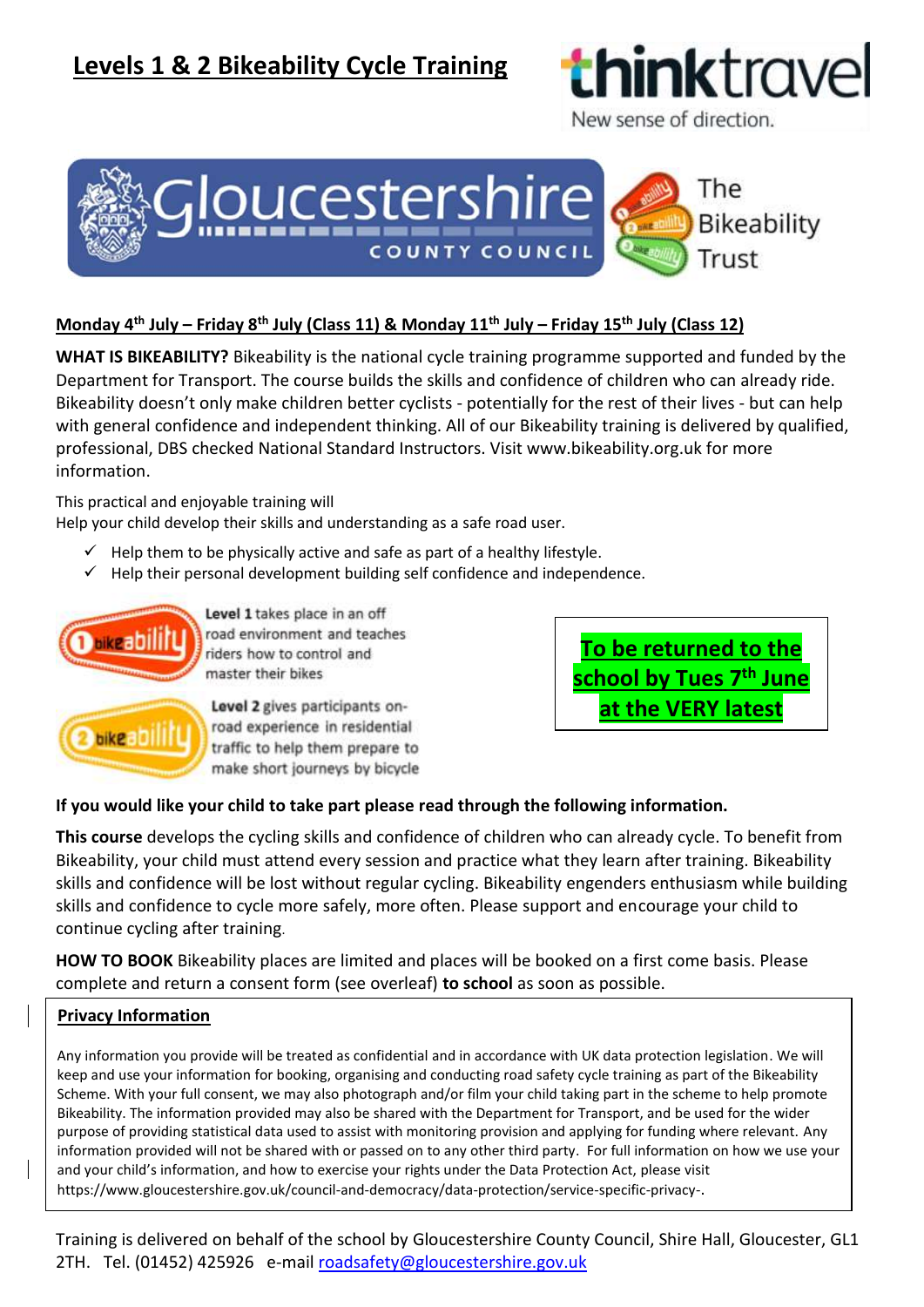**We also offer** Advanced Level 3 cycle training at Secondary Schools throughout the County. When your child moves school please ask about this during Year 7.

### **Covid-19**

All our instructors are closely following the Government's Covid-19 guidelines to ensure that Bikeability training is delivered safely with strict adherence to regulations on **social distancing** and the use of **PPE**.

**PRE-COURSE BIKE SAFETY CHECK –** Before bringing your child's bike to school for the course please check the following …



**PARENT/ GUARDIAN – CONSENT FORM** Please read the following information before completing and returning the consent slip to your child's school.

| <b>COURSE INFORMATION</b>                      | <b>WHAT WILL YOUR CHILD NEED?</b>                |
|------------------------------------------------|--------------------------------------------------|
| • Bikeability Levels 1 and 2                   | • A complete consent form (see below)            |
| • Dates – week commencing $4/7/22$ Class 11    | • A roadworthy bike without stabilisers (see ABC |
| 11/7/22 Class 12                               | checklist above)                                 |
| • Cost $-$ £5 (unless eligible for free school | • A helmet                                       |
| meals)                                         | • Suitable clothing for the weather conditions   |
|                                                |                                                  |

## **Love to Ride**

Gloucestershire County Council is currently promoting **Love to Ride** as tool for increasing adult participation in cycling. Click on [www.lovetoride.net](http://www.lovetoride.net/) to register, log rides, chances to win prizes and be part of the Gloucestershire cycling community through work place or individual engagement.

LOVE TO RIDE WINTER WHEELERS & C